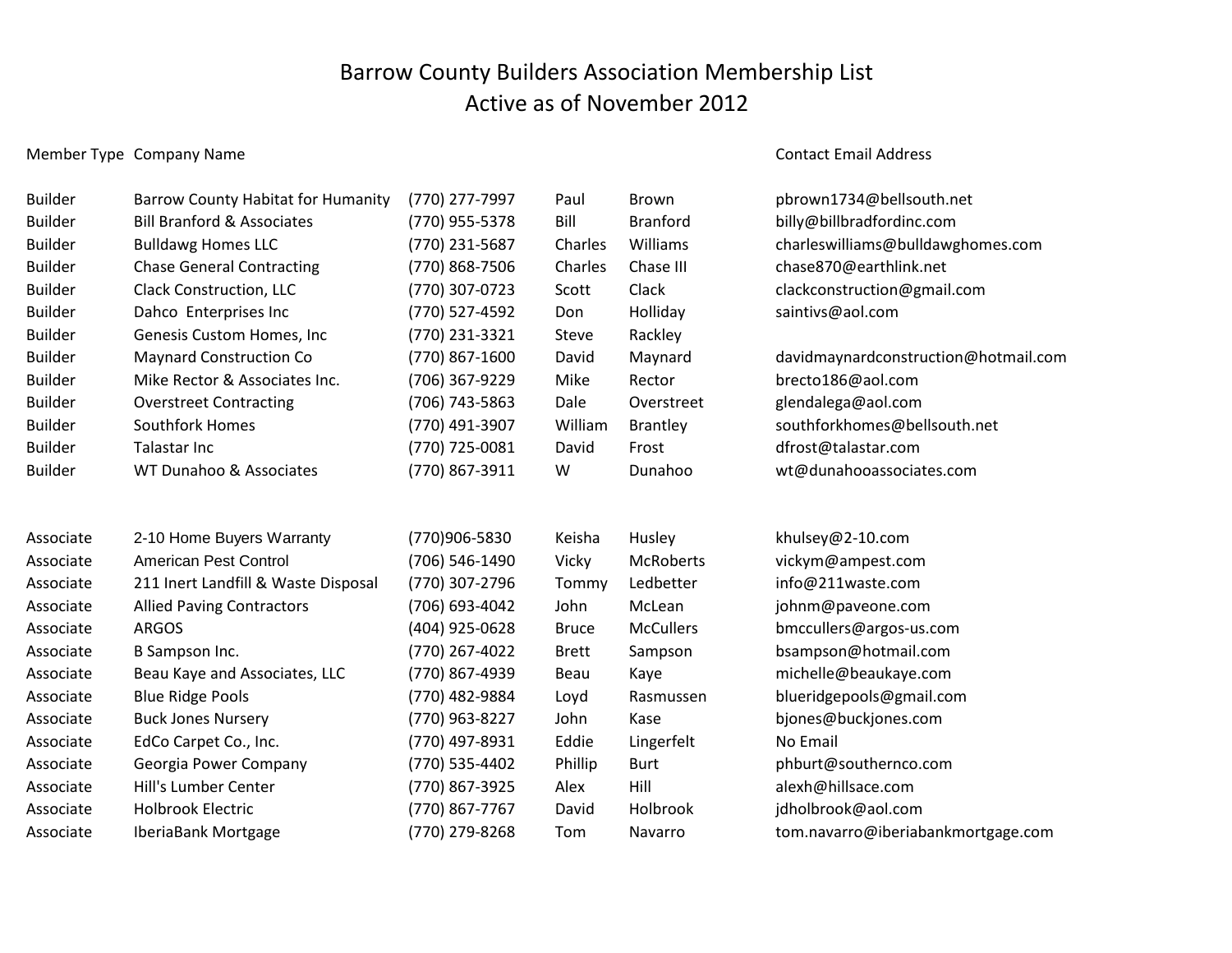## Barrow County Builders Association Membership List Active as of November 2012

| Associate | Jackson EMC, Corporate              | (770) 822-3266 | Nelson          | <b>McGinnis</b> | nmcginnis@jacksonemc.com                  |
|-----------|-------------------------------------|----------------|-----------------|-----------------|-------------------------------------------|
| Associate | Keith Porter Insulation & Fireplace | (706) 367-9875 | Keith           | Porter          | Itchykpi@aol.com                          |
| Associate | L Wynn Llc                          | (404) 787-3155 | Lloyd           | Wynn            | lloydwynn@mac.com                         |
| Associate | <b>Magbee Contractor Supply</b>     | (678) 425-2600 | Ronnie          | King            | rking@magbee.com                          |
| Associate | <b>McDaniel Concrete</b>            | (770) 867-0450 | Chris           | McDaniel        | No Email                                  |
| Associate | <b>MK Painting</b>                  | (770) 318-8745 | Michael         | Kelger          | tkeiger@bellsouth.net                     |
| Associate | Morris/Hardwick/Schneider           | (706) 367-8192 | Courtney Casper |                 | ccasper@closingsource.net                 |
| Associate | <b>Rick Gillis Flooring</b>         | (770) 318-0097 | <b>Rick</b>     | Gillis          | cgillis33@att.net                         |
| Associate | Southeast Culvert, Inc.             | (770) 963-5041 | Michael         | Johnson         | michael@southeastculvert.com              |
| Associate | Southern Atlantic Construction      | (678) 512-0334 | Steve           | <b>Sanders</b>  | ssanders@southernatlanticconstruction.com |
| Associate | <b>Walton EMC</b>                   | (678) 639-3208 | David           | Foster          | dfoster@waltonemc.com                     |